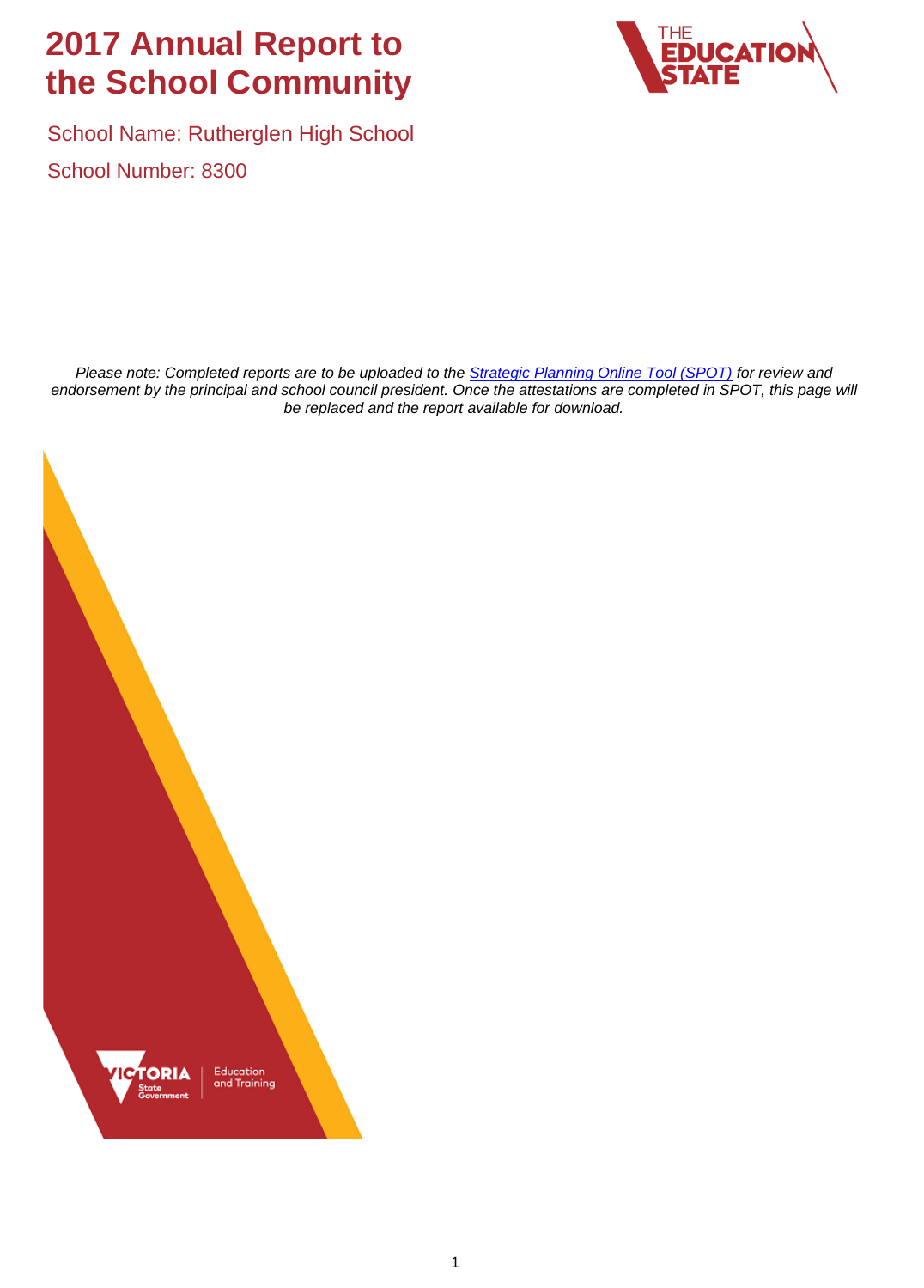



## **About Our School**

### School Context

Rutherglen High School (enrolment 270) is situated in north-east Victoria servicing the rural townships of Chiltern, Rutherglen, Springhurst, Wahgunyah and the surrounding farming communities. Around 50% of students travel by bus. The school provides a challenging and comprehensive curriculum with the flexibility to meet the needs of each student. All students are able to participate in an environment that values and respects their achievements. Students are expected to display a commitment to improvement of skills & knowledge, develop self-discipline & initiative and respect themselves, each other and the environment.

Year 7 has an integrated curriculum approach to better address transition issues. The Year 9 program successfully extends and challenges students to build strong links within the local and broader community. In 2015, a Master Class program was introduced across Years7 to 10 to extend and challenge highly capable students. Year 10 students can participate in the Vocational Program and/or accelerated VCE or VET units. Year 11 and 12 students can select within a broad range of VCE, VCAL and VET and also select a course of study that combines elements of all three programs.

### Framework for Improving Student Outcomes (FISO)

The 2016-19 Strategic Plan priorities centre on maximizing individual student learning growth as well as self-development in aspects such as confidence, resilience and aspirations. These priorities are highly consistent with the FISO and are the basis for the school's Annual Implementation Plan (AIP) in 2017. The FISO Improvement Priority of 'Building Excellence in Teaching and Learning' and specifically 'building practice excellence' has been the key priority of 2017 and consistent implementation of highly effective teaching practices is at the core of the school's work in 2017. The introduction of the Victorian Curriculum has meant that the FISO initiative 'curriculum planning and assessment' became a 2016 priority requiring a curriculum audit, unit development and pilot programs leading up to full implementation in 2017. Building resilience in students links directly to the FISO initiative 'building communities.' Research and professional learning took place in 2016 and this area was a 2017 priority.

### **Achievement**

Rutherglen High School is generally performing within the middle band in terms of Achievement. NAPLAN data at Years 7 and 9 for both Literacy and Numeracy tends to show our students are close to, or a little below, the statewide median for government school students. The Learning Gain from Year 7 to 9 is generally strong with a significant percentage showing Medium to High gain. However further work is still required in the areas of Reading and Spelling. Mean study scores for all VCE subjects continues to be 'similar' to the state median in 2017 & for the four year average. The school operates a very successful VCAL and VET program in parallel with the VCE program. 60% of Year 12 students in 2017 undertook at least one Vocational Education and Training (VET) unit of competence with an almost 90% successful completion rate. Almost 90% of students undertaking the Victorian Certificate of Applied Learning (VCAL) successfully completed their studies. Student Exit Destination data is consistently excellent, indicating exit students are equipped with vital skills, knowledge and access to resources in order to pursue desired pathways.

### **Engagement**

Student attendance rates at Rutherglen High School for 2017 are comparable with the state median and the four-year average data is higher than the rest of the state. This suggests that students are very engaged with their learning and the programs available at the school.

The 2017 data regarding the retention rate for students who remained at the school from Year 7 through to Year 10 is similar to 60% of all Victorian Government Secondary Schools. This is a significant increase from 2016 data. The fouryear average is also regarded as 'similar' to the retention rate of the mid band of 60% of government schools. Rutherglen High School's data for the percentage of students from Years 10 to 12 exiting to further studies and fulltime employment is well above the state median for the cohort exiting in 2016 and our four-year average is also excellent.

### **Wellbeing**

The Attitude to School Survey – Connectedness to School is slightly higher than the median for all Victorian government schools for 2017 and this is consistent over recent years.

The Attitude to School Survey – Management of Bullying is significantly higher than the median for all Victorian government schools for 2017.

The Parent Satisfaction Summary data, as derived from the Parent Opinion Survey, is also considerably higher than the median for all Victorian government schools.

Students are well supported by a strong Wellbeing Team. Each year level has a coordinator and each sub-school is led by a Leading Teacher. The school has a Student Wellbeing Coordinator and a School Nurse for two days per week.

> For more detailed information regarding our school please visit our website at www.rutherglenhs.vic.edu.au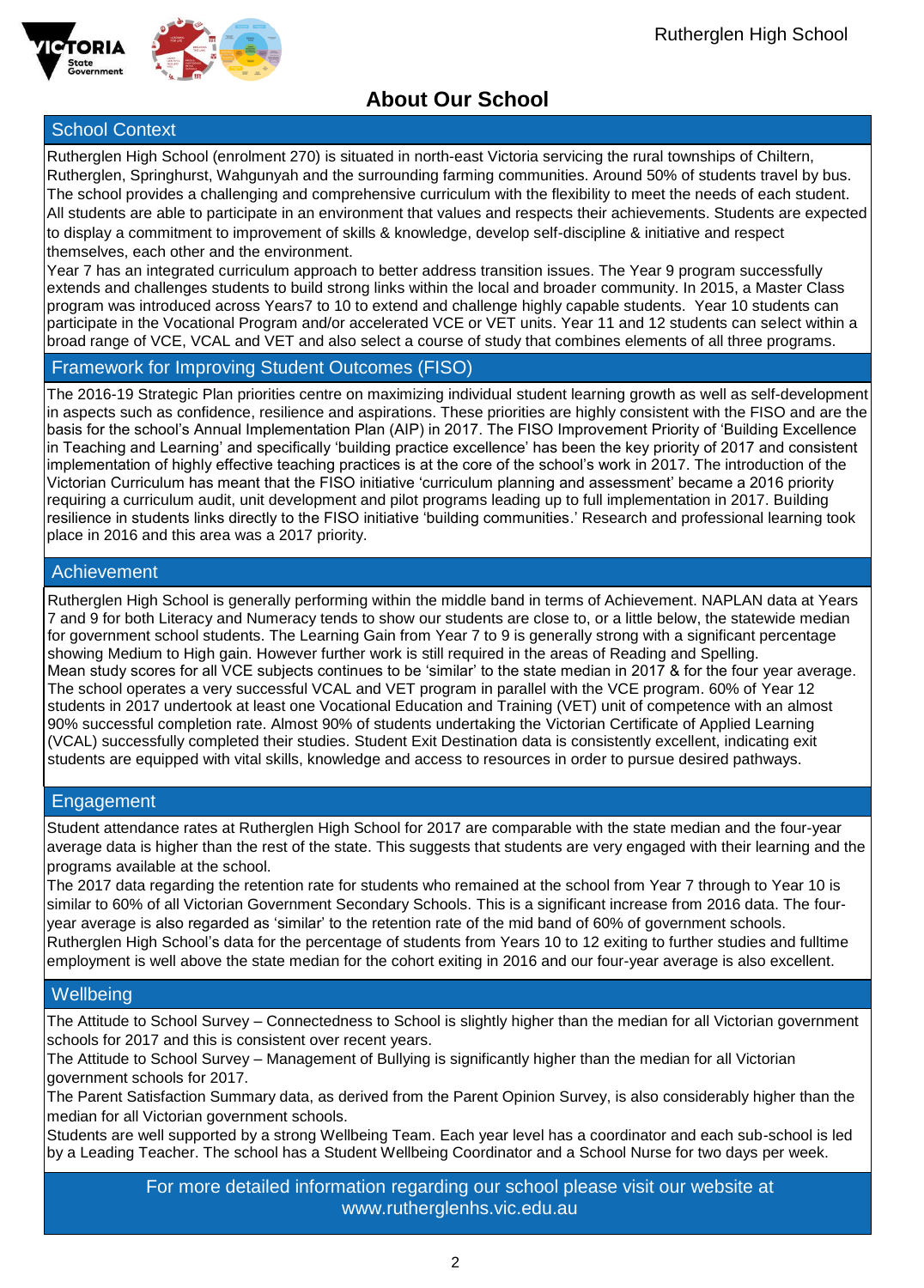

The Government School Performance Summary provides an overview of how this school is contributing to the objectives of the Education State and how it compares to other Victorian Government schools.

All schools work in partnership with their school community to improve outcomes for children and young people. Sharing this information with parents and the wider school community helps to support community engagement in student learning, a key priority of the Framework for Improving Student Outcomes.

Members of the community can contact the school for an accessible version of these data tables if required.

| Range of results for the middle 60% of Victorian Government Secondary Schools:<br>Key:<br>Results for this school: Median of all Victorian Government Secondary Schools:                                                                                                                                                                                         |                               |  |  |
|------------------------------------------------------------------------------------------------------------------------------------------------------------------------------------------------------------------------------------------------------------------------------------------------------------------------------------------------------------------|-------------------------------|--|--|
| <b>School Profile</b>                                                                                                                                                                                                                                                                                                                                            |                               |  |  |
| <b>Enrolment Profile</b><br>A total of 285 students were enrolled at this school in 2017, 150 female and 135 male.<br>0 percent were EAL (English as an Additional Language) students and 3 percent ATSI (Aboriginal and Torres Strait Islander)<br>students.                                                                                                    |                               |  |  |
| <b>Overall Socio-Economic Profile</b><br>Based on the school's Student Family Occupation and<br>Education index which takes into account parents'<br>occupations and education.                                                                                                                                                                                  | high<br>low<br>low-mid<br>mid |  |  |
| <b>Parent Satisfaction Summary</b><br>Measures the percent endorsement by parents on their<br>school satisfaction level, as reported in the annual Parent<br>Opinion Survey. The percent endorsement indicates the<br>percent of positive responses (agree or strongly agree).                                                                                   | 0<br>100                      |  |  |
| <b>School Staff Survey</b><br>Measures the percent endorsement by staff on School<br>Climate, as reported in the annual School Staff Survey. The<br>percent endorsement indicates the percent of positive<br>responses (agree or strongly agree).<br>Data is suppressed for schools with three or less respondents<br>to the survey for confidentiality reasons. | 0<br>100                      |  |  |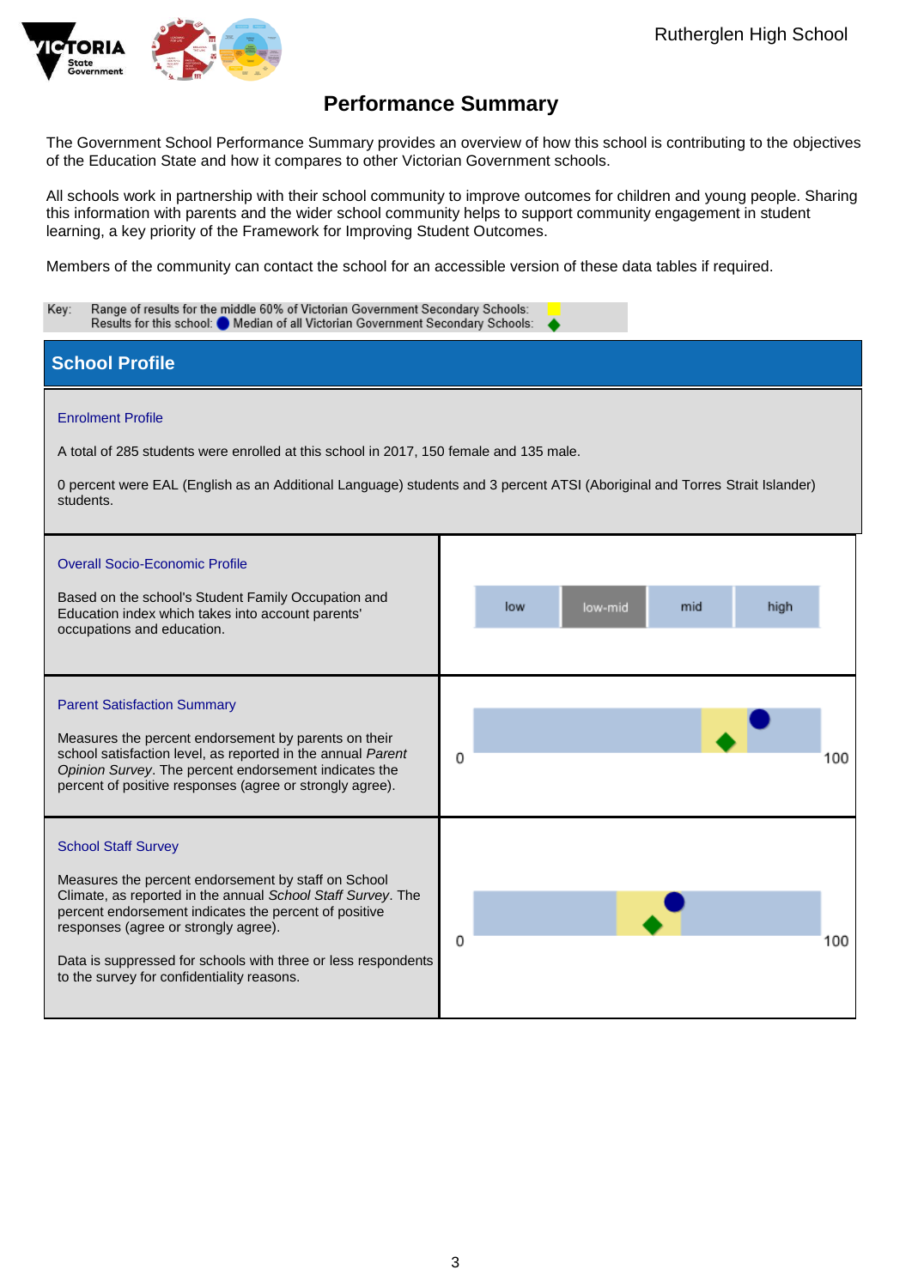

#### Range of results for the middle 60% of Victorian Government Secondary Schools:<br>Results for this school: ● Median of all Victorian Government Secondary Schools: Key:  $\bullet$

| Achievement                                                                                                                                                                  | <b>Student Outcomes</b>          | <b>School Comparison</b> |
|------------------------------------------------------------------------------------------------------------------------------------------------------------------------------|----------------------------------|--------------------------|
| Teacher Judgement of student<br>achievement<br>Percentage of students in Years 7 to 10<br>working at or above age expected<br>standards in:<br>English<br><b>Mathematics</b> | Results: English<br>100<br>Ű     | Similar                  |
| For further details refer to How to read the<br>Annual Report.                                                                                                               | Results: Mathematics<br>100<br>Ű | Similar                  |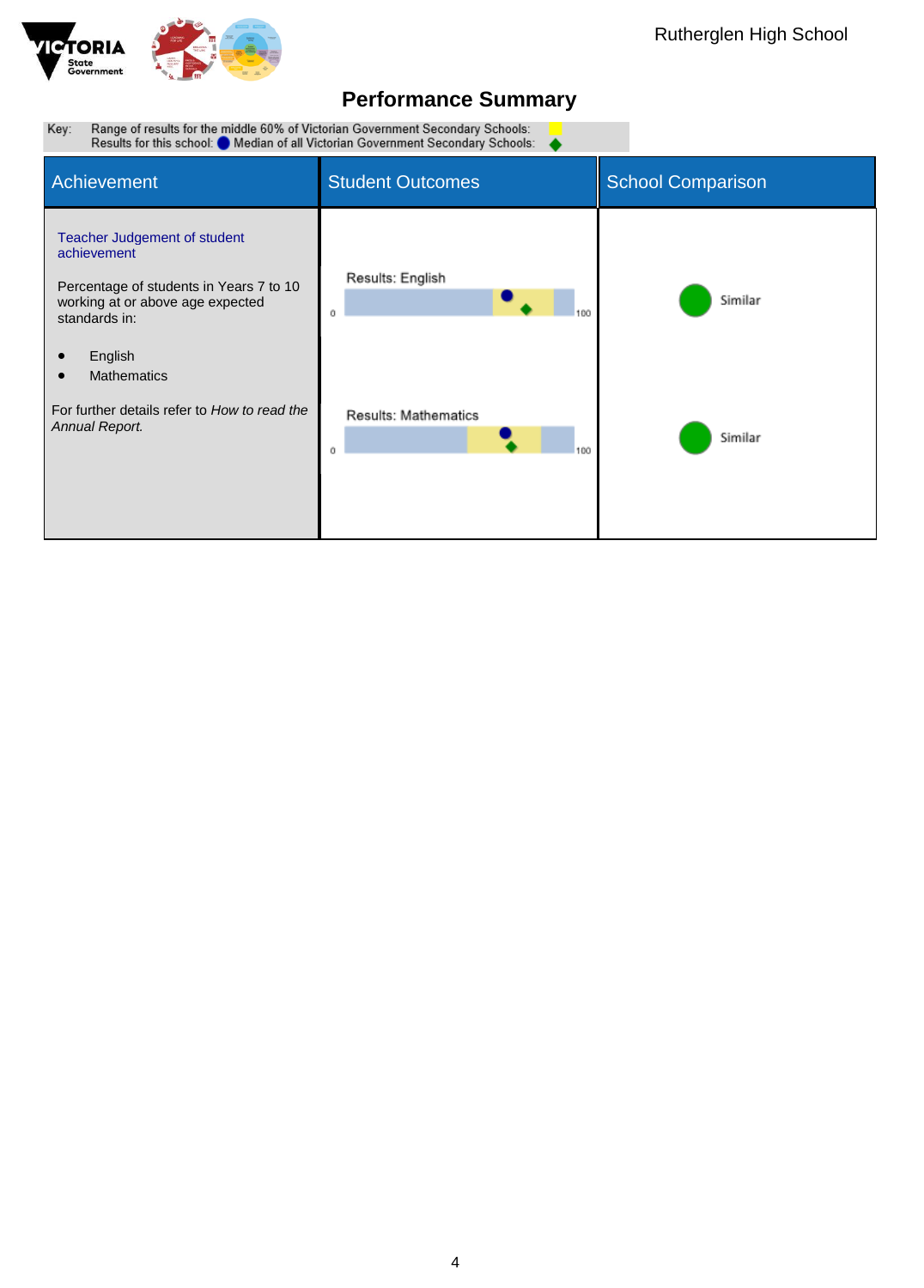

Range of results for the middle 60% of Victorian Government Secondary Schools: Key: Results for this school: Median of all Victorian Government Secondary Schools:

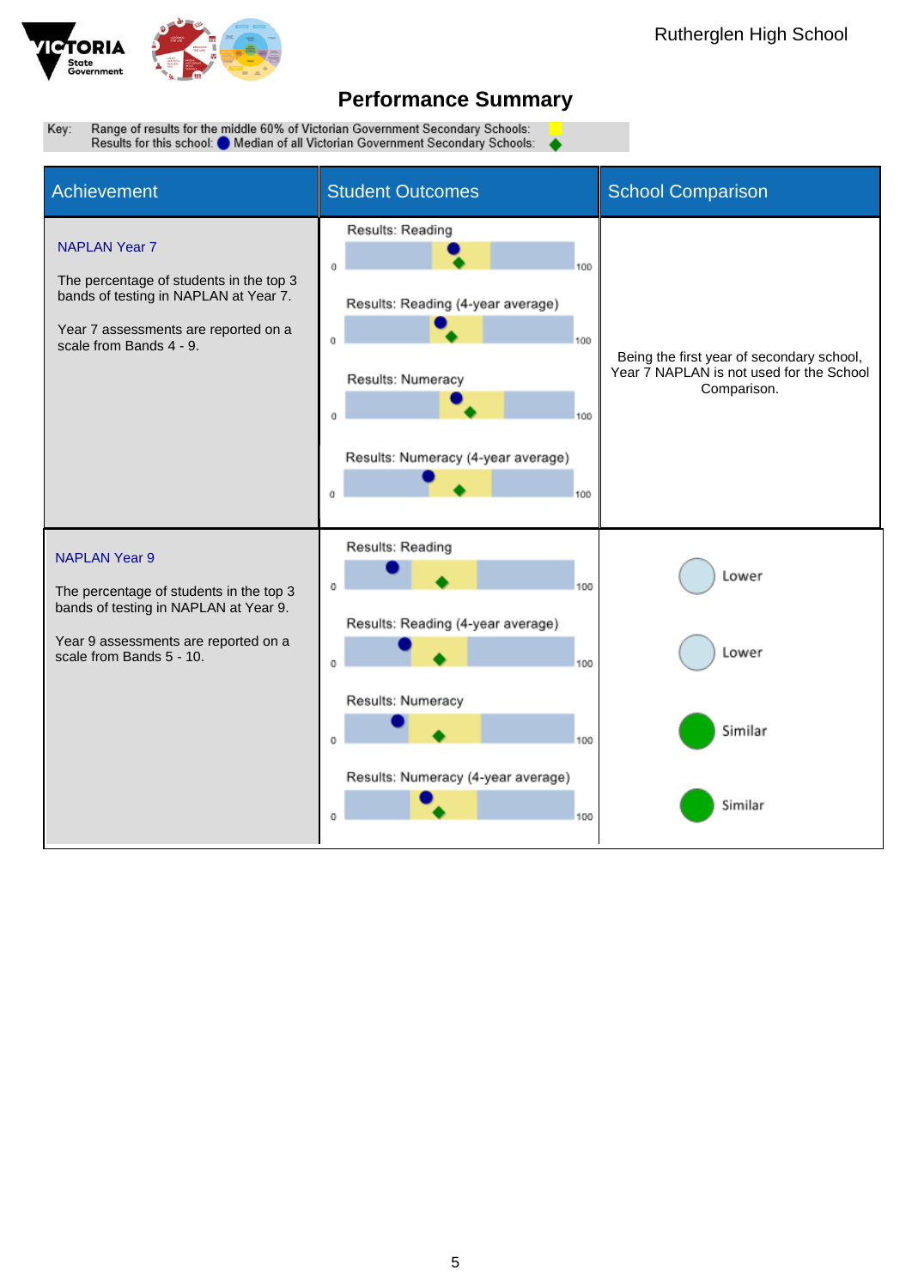

Range of results for the middle 60% of Victorian Government Secondary Schools: Key Results for this school: Median of all Victorian Government Secondary Schools:

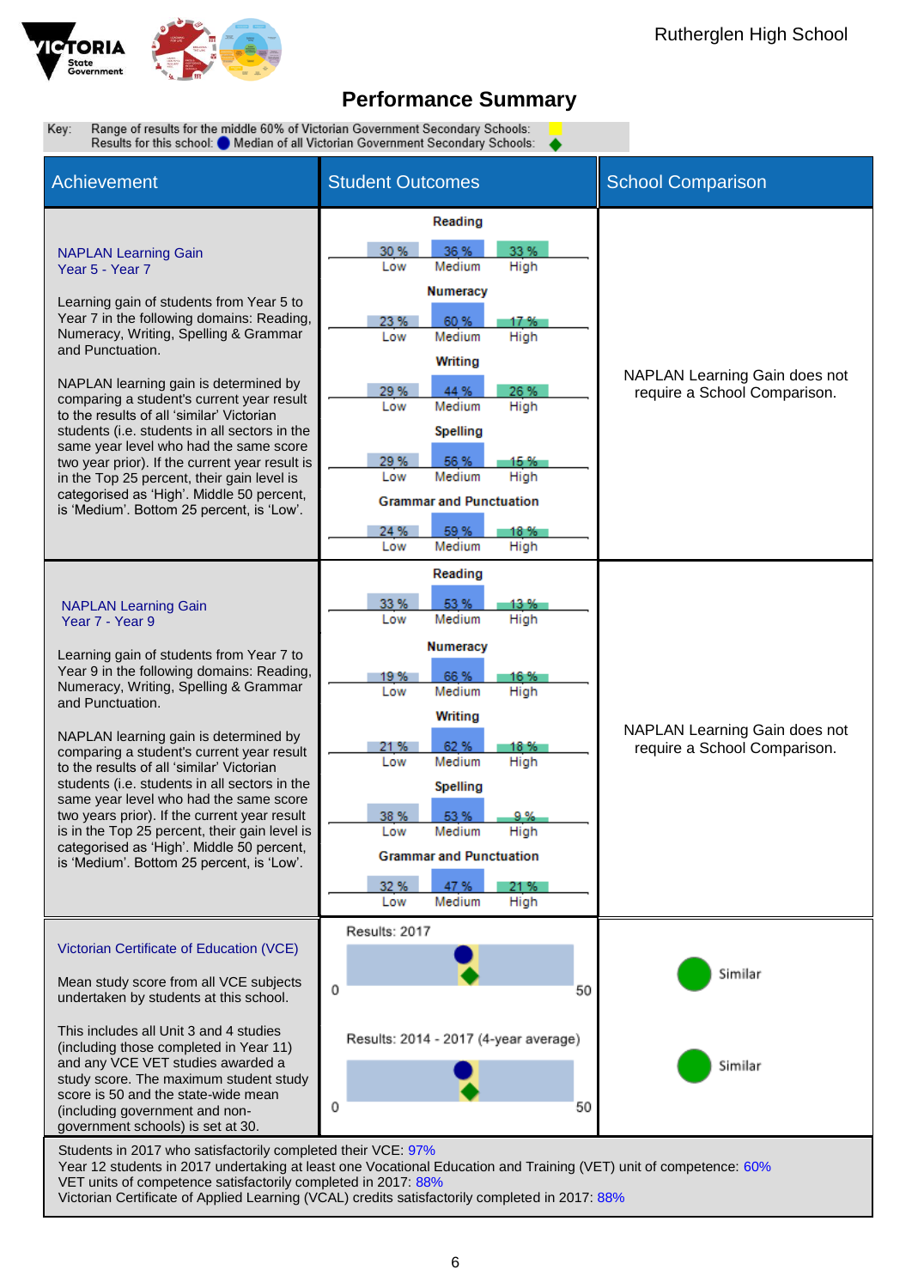

Range of results for the middle 60% of Victorian Government Secondary Schools: ●<br>Results for this school: ● Median of all Victorian Government Secondary Schools: ● Key:

| Engagement                                                                                                                                                                                                                                                                                                                                                                                                                                                                                                                                                                                                                    | <b>Student Outcomes</b>                                                                                                                                                                                                                                   | <b>School Comparison</b> |
|-------------------------------------------------------------------------------------------------------------------------------------------------------------------------------------------------------------------------------------------------------------------------------------------------------------------------------------------------------------------------------------------------------------------------------------------------------------------------------------------------------------------------------------------------------------------------------------------------------------------------------|-----------------------------------------------------------------------------------------------------------------------------------------------------------------------------------------------------------------------------------------------------------|--------------------------|
| <b>Average Number of Student Absence</b><br><b>Days</b><br>Average days absent per full time<br>equivalent (FTE) student per year.<br>Common reasons for non-attendance<br>include illness and extended family<br>holidays.<br>Absence from school can impact on<br>students' learning<br><b>School Comparison</b><br>A school comparison rating of 'Higher'<br>indicates this school records 'less'<br>absences than expected, given the<br>background characteristics of students. A<br>rating of 'Lower' indicates this school<br>records 'more' absences than expected.<br>Average 2017 attendance rate by year<br>level: | Results: 2017<br>50<br>Few absences <------> Many absences<br>Results: 2014 - 2017 (4-year average)<br>0<br>50<br>Few absences <------> Many absences<br>Yr8<br>Yr9<br><b>Yr10</b><br>Yr11<br>Yr12<br>Yr7<br>90 %<br>91 %<br>90 %<br>88 %<br>87 %<br>90 % | Similar<br>Higher        |
| <b>Student Retention</b><br>Percentage of Year 7 students who<br>remain at the school through to Year 10.                                                                                                                                                                                                                                                                                                                                                                                                                                                                                                                     | Results: 2017<br>0<br>Results: 2014 - 2017 (4-year average)<br>าบน                                                                                                                                                                                        | Similar<br>Similar       |
| <b>Exit Destinations</b><br>Percentage of students from Years 10 to<br>12 going on to further studies or full-time<br>employment.<br>Note: This measure uses data from the<br>previous year. Data excludes exit<br>destinations recorded as 'Unknown'.                                                                                                                                                                                                                                                                                                                                                                        | Results: 2017<br>0<br>Results: 2014 - 2017 (4-year average)<br>0                                                                                                                                                                                          | Higher<br>Higher         |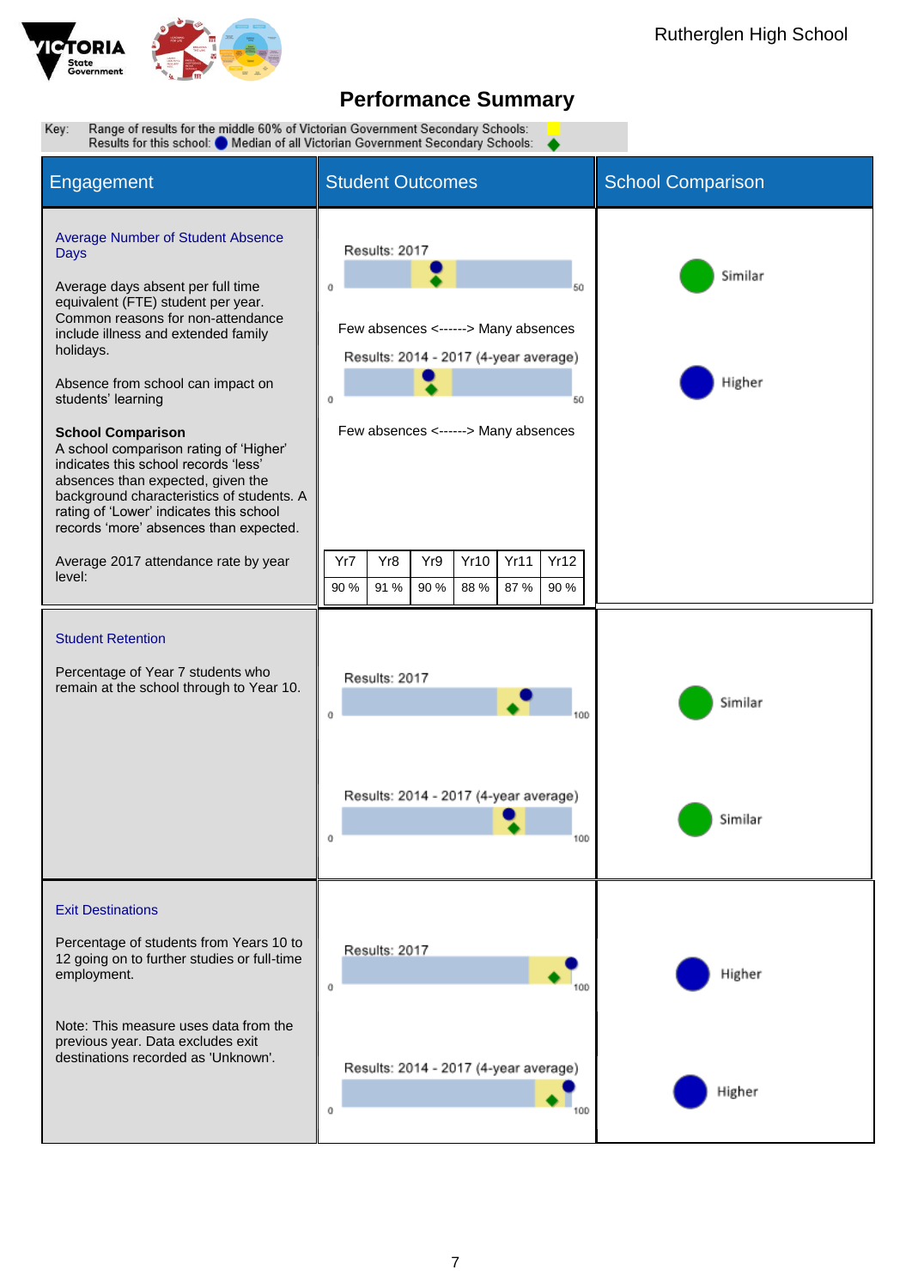

Range of results for the middle 60% of Victorian Government Secondary Schools:<br>Results for this school: ● Median of all Victorian Government Secondary Schools: Key:

| Wellbeing                                                                                                                                                                                                                                                                                                                                                                                   | <b>Student Outcomes</b>                     | <b>School Comparison</b> |
|---------------------------------------------------------------------------------------------------------------------------------------------------------------------------------------------------------------------------------------------------------------------------------------------------------------------------------------------------------------------------------------------|---------------------------------------------|--------------------------|
| <b>Students Attitudes to School -</b><br><b>Sense of Connectedness</b><br>Measures the percent endorsement on<br>Sense of Connectedness factor, as<br>reported in the Attitudes to School Survey<br>completed annually by Victorian<br>Government school students in Years 4 to<br>12. The percent endorsement indicates<br>the percent of positive responses (agree<br>or strongly agree). | Results: 2017<br>$\ddot{\mathbf{0}}$<br>100 | Similar                  |
| <b>Students Attitudes to School -</b><br><b>Management of Bullying</b><br>Measures the percent endorsement on<br>Management of Bullying factor, as<br>reported in the Attitudes to School Survey<br>completed annually by Victorian<br>Government school students in Years 4 to<br>12. The percent endorsement indicates<br>the percent of positive responses (agree<br>or strongly agree). | Results: 2017<br>Ű<br>100                   | Higher                   |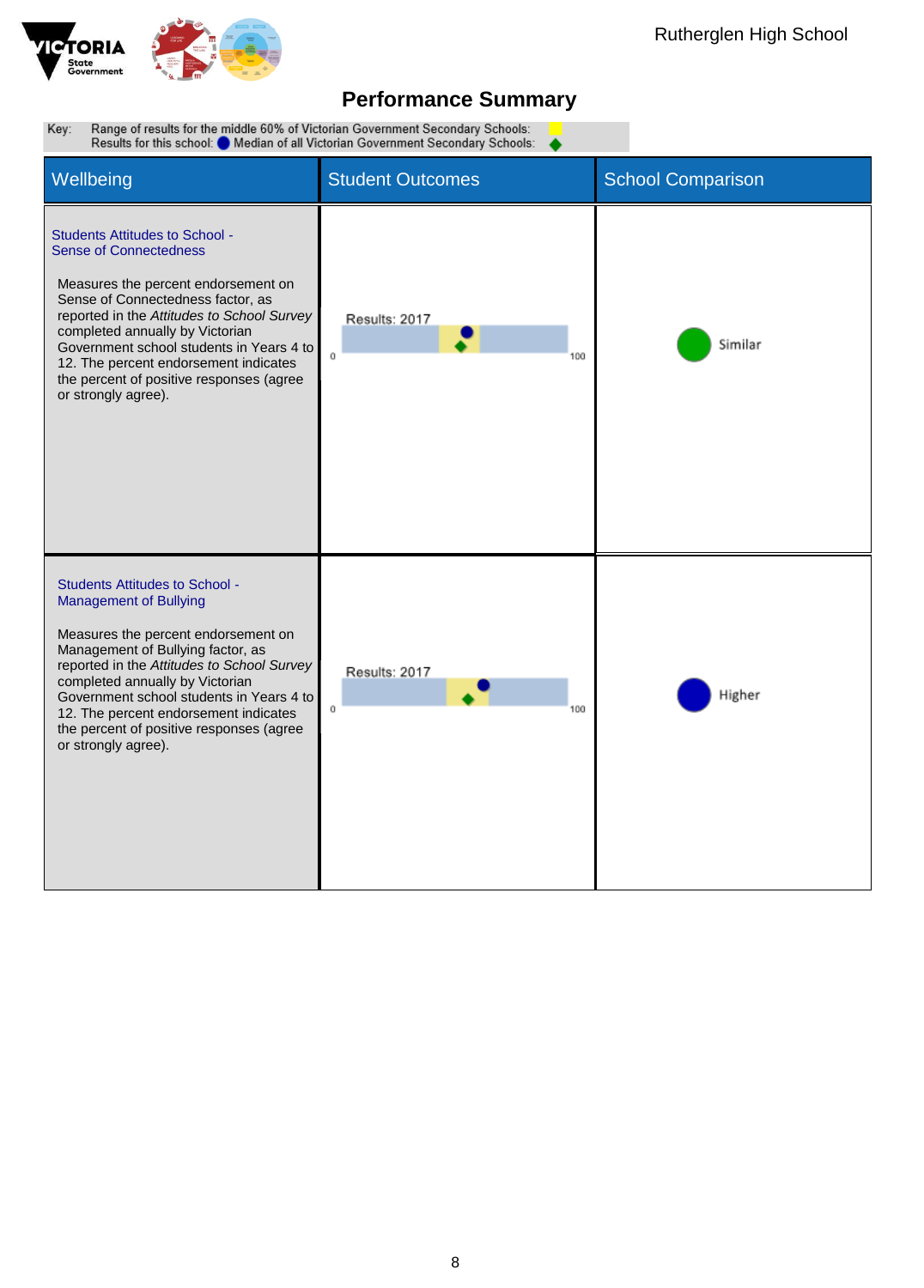



# How to read the Annual Report

### **What does the** *About Our School* **section refer to?**

The About Our School page provides a brief background on the school, an outline of the school's performance over the year and plans for the future.

The 'School Context' describes the school's vision, values and purpose. Details include the school's geographic location, size and structure, social characteristics, enrolment characteristics and special programs.

The 'Framework for Improving Student Outcomes (FISO)' section includes the improvement initiatives the school has selected and the progress they have made towards achieving them.

#### **What does the** *Performance Summary* **section of this report refer to?**

The Performance Summary reports on data in three key areas:

#### **Achievement**

- student achievements in:
	- English and Mathematics for National Literacy and Numeracy tests (NAPLAN)
	- English and Mathematics for teacher judgements against the curriculum
	- all subjects for Victorian Certificate of Education (VCE) examinations (secondary schools)

#### **Engagement**

- student attendance and engagement at school
	- how many students leaving school go on to further studies or full-time work (secondary, P-12 and specialist schools)

#### **Wellbeing**

- Attitudes to School Survey (ATOSS)
	- Sense of connectedness
	- Management of Bullying

Results are displayed for the latest year, as well as the average of the last four years (where available).



#### **What does** *School Comparison* **refer to?**

The School Comparison is a way of comparing this school's performance to similar schools in Victoria.

The comparison measure takes into account the school's academic intake, the socio-economic background of students, the number of Aboriginal students, the number of non-English speaking and refugee students, the number of students with a disability and the size and location of the school.

The School Comparison shows that most schools are achieving results that are **'Similar'** to other schools with alike student backgrounds and characteristics. Some schools are doing exceptionally well and have **'Higher'** performance. Some schools have **'Lower'** performance than expected and receive targeted support to ensure that there is improvement.



More information on School Comparison performance measures can be found at: [http://www.education.vic.gov.au/school/parents/involve/](http://www.education.vic.gov.au/school/parents/involve/Pages/performance.aspx) [Pages/performance.aspx](http://www.education.vic.gov.au/school/parents/involve/Pages/performance.aspx)

#### **What does '***Data not available'* **mean?**

Some schools have too few students enrolled to provide data. There may be no students enrolled in some year levels so school comparisons are not possible.

New schools have only the latest year of data and no comparative data from previous years.

The Department also recognises unique circumstances in Specialist, Select Entry, English Language and Community Schools where school-to-school comparisons are not appropriate.

#### **What is the** *Victorian Curriculum***?**

The Victorian Curriculum F–10 sets out what every student should learn during their first 11 years of schooling. The curriculum is the common set of knowledge and skills required by students for life-long learning, social development and active and informed citizenship.

The curriculum has been developed to ensure that school subjects and their achievement standards enable continuous learning for all students, including students with disabilities.

The 'Towards Foundation Level Victorian Curriculum' is integrated directly into the curriculum and is referred to as 'Levels A to D'.

'Levels A to D' may be used for students with a disability or students who may have additional learning needs.

'Levels A to D' are not associated with any set age or year level that links chronological age to cognitive progress (i.e. there is no age expected standard of achievement for 'Levels A to D').